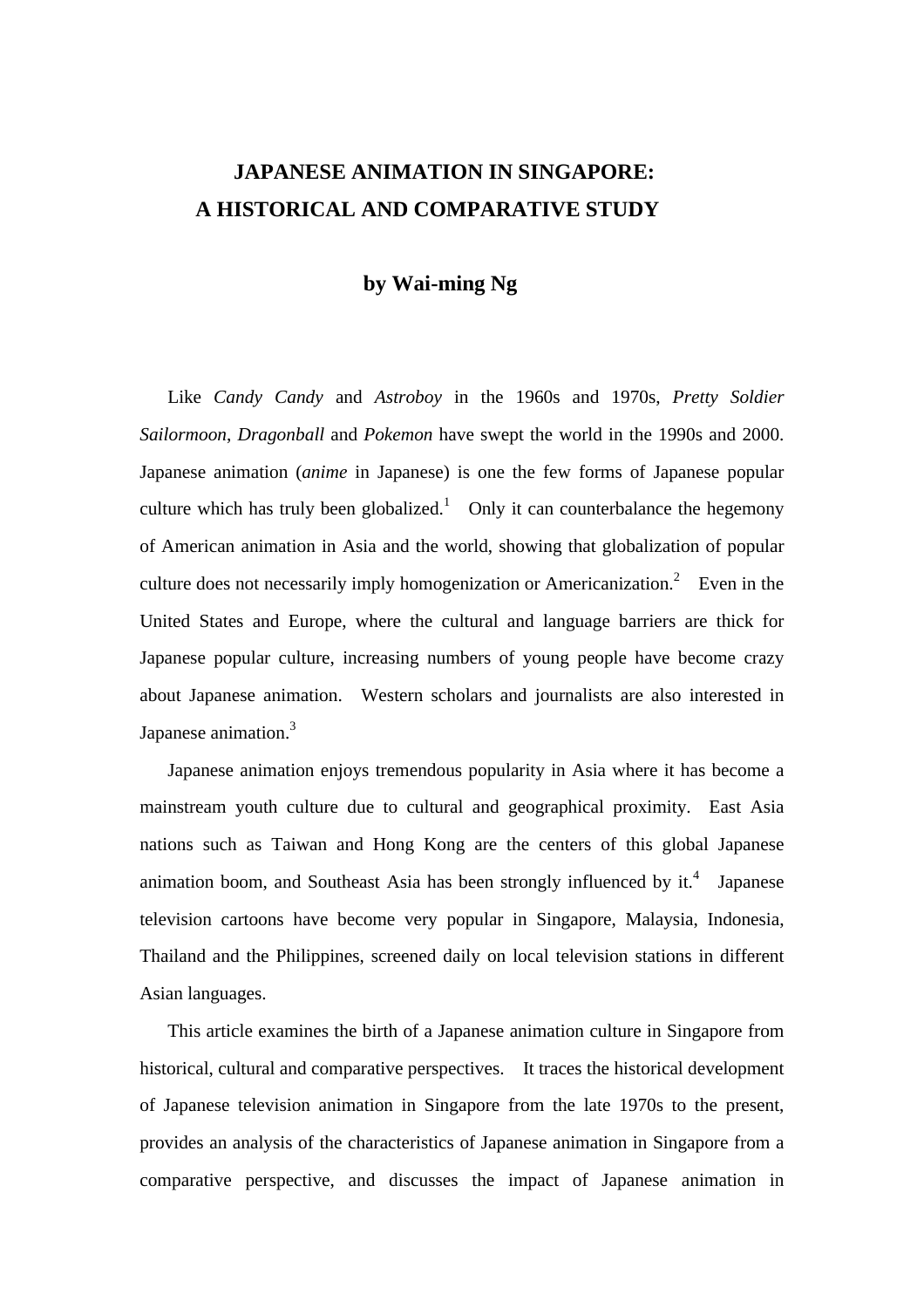Singapore's society and culture. Through an historical overview of Japanese animation in Singapore, this article aims to deepen our understanding of the ongoing popularization and localization of Japanese popular culture in Asia.

## **Past and Present**

Japanese animation came to Singapore more than two decades ago and its popularity has been growing steadily. In the late 1970s and early 1980s, the number of Japanese television animated series screened in Singapore was relatively small. In the late 1970s, Singapore Broadcasting Corporation (SBC, renamed Television Corporation of Singapore or TCS in 1996) began to show Japanese cartoons.<sup>5</sup> During this time, censorship was very rigid, and thus SBC was very cautious in choosing Japanese cartoons, making sure the contents were problem-free. Japanese cartoons which contained elements of sex, violence, bad taste and scatology were not considered appropriate to show to the public. Early Japanese cartoons screened by SBC contained humanistic themes, moral messages and educational values.<sup>6</sup> Most of these were classics made in the late 1960s and early 1970s, such as *Heidi's Song* (1973) and *Candy Candy* (1975). They were popular in Europe, the United States and some Asian nations before they were introduced to Singapore.<sup>7</sup>

In Singapore, Japanese animation started as a females' subculture, as majority of early televised cartoons were based on girls' comics. The first Japanese cartoon shown on Singapore television was *Candy Candy*, an all-time classic by Igarashi Yumiko about the adventure of a good-natured girl in the United States. This animated series was extremely popular in Europe, Taiwan and Hong Kong. First introduced in 1977 and screened again in 1984, *Candy Candy* created a commotion among girls and young women in Singapore in the late 1970s and early 1980s. Its comic books and merchandise, such as bags, T-shirts, stickers and stationery, were hot items and the series jump-started a Japanese animation culture in Singapore.

Following the success of *Candy Candy*, in the late 1970s SBC introduced more Japanese cartoons with similar themes, including *Heidi's Song*, *The Dog of Flanders*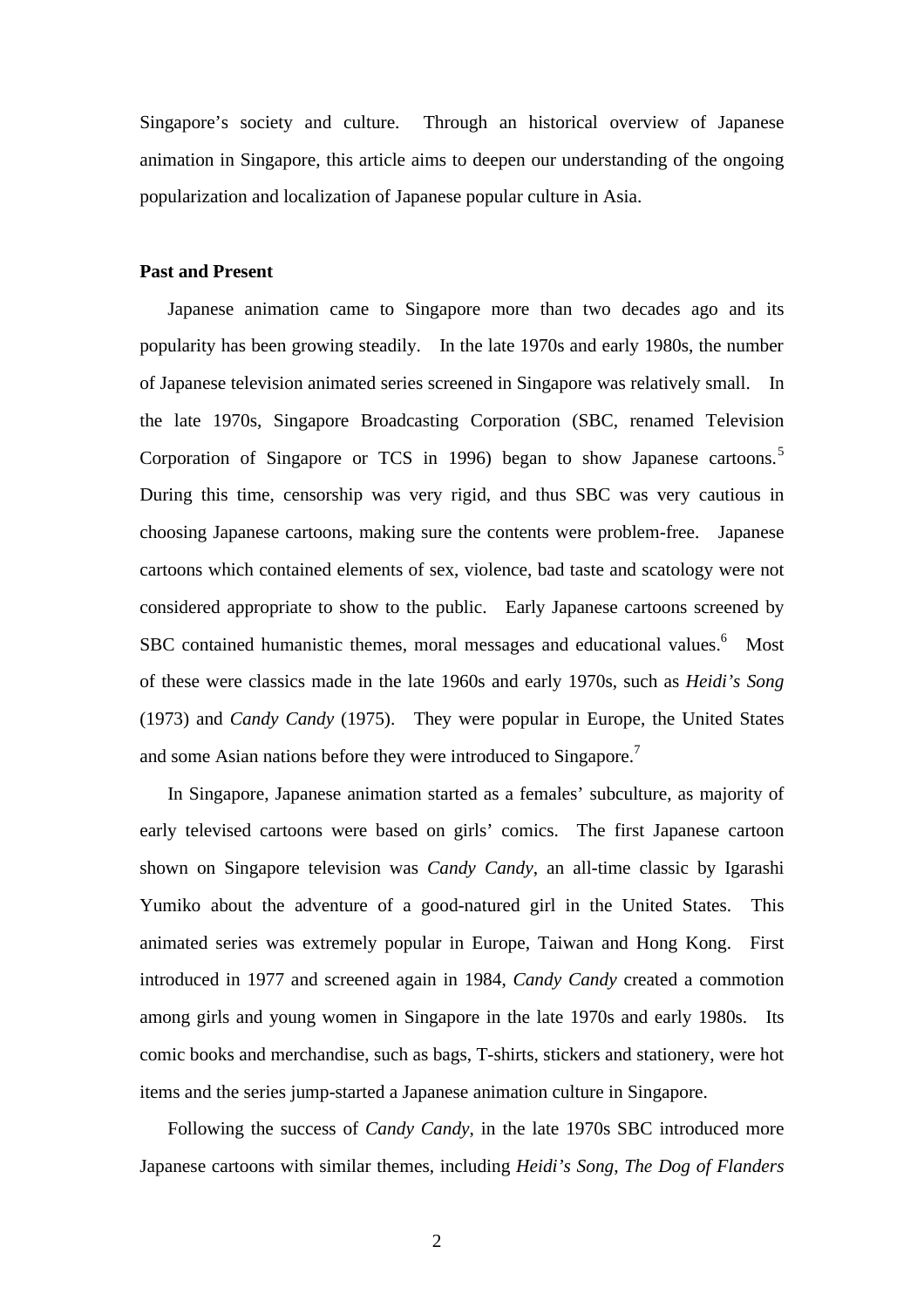and *The Adventures of Pinnochio*. Though not as successful as *Candy Candy*, they were well received. Japanese cartoons based on Western stories, such as *Gulliver's Travels, Huckleberry Finn* and *World Famous Fairy Tales,* also were introduced in the late 1970s. They appealed to small children, both boys and girls. Singapore audiences were not yet exposed to other genres of Japanese animation, such as sci-fi, fighting, sports, comedy and romance.

In the late 1970s and early 1980s, SBC showed 1-4 Japanese animated series a year. By the mid-1980s, the number increased to 5-10 series a year. At this time, most Japanese cartoons were screened between 4-7 p.m., and thus attracted many people, in particular after-school students, to watch. The majority of the series belonged to the girl and animal genre, such as *The Squirrel, The Adventures of Gamba, Kimba: The White Lion*, and *Jollie.* Cartoons based on Western stories continued to be popular as well, including two works by Tetsuka Osamu— *Treasure Island* and *The Adventures of Tom Sawyer—* who also directed the Kimba series.<sup>8</sup>

During the 1980s, Singapore audiences also were exposed to sci-fi, the most creative and internationalized genre of Japanese animation. In the early 1980s, SBC introduced several sci-fi series, including *Grayzer-X*, *Thunderbird 2076* and *Captain Future*. They were eye-openers to Singapore audiences and changed the misconception that Japanese cartoons were all about little girls or cute animals. Shown on SBC 8 in Mandarin from 5 to 6 p.m., *Thunderbird 2076* was particularly popular. During this period, Singapore audiences could watch more Japanese sci-fi cartoons on the Malaysian channel (which belonged to Malaysia), including *Astroboy* (another series by Tetsuka Osamu), *Battle Star Galactica*, and *Captain Skeleton*, dubbed into Malay or English. Shown between 4-5 p.m. in English, *Astroboy* was particularly popular in Singapore and Malaysia. The Malaysian channel also aired *Thunderbird 2076* in English for a year, in 1985.

The heyday of sci-fi cartoons on Singapore television was during late 1980s. The first to create a commotion among young males in Singapore was *Macross*, which was screened in August 1986 on SBC 8, and then in the same year on the Malaysian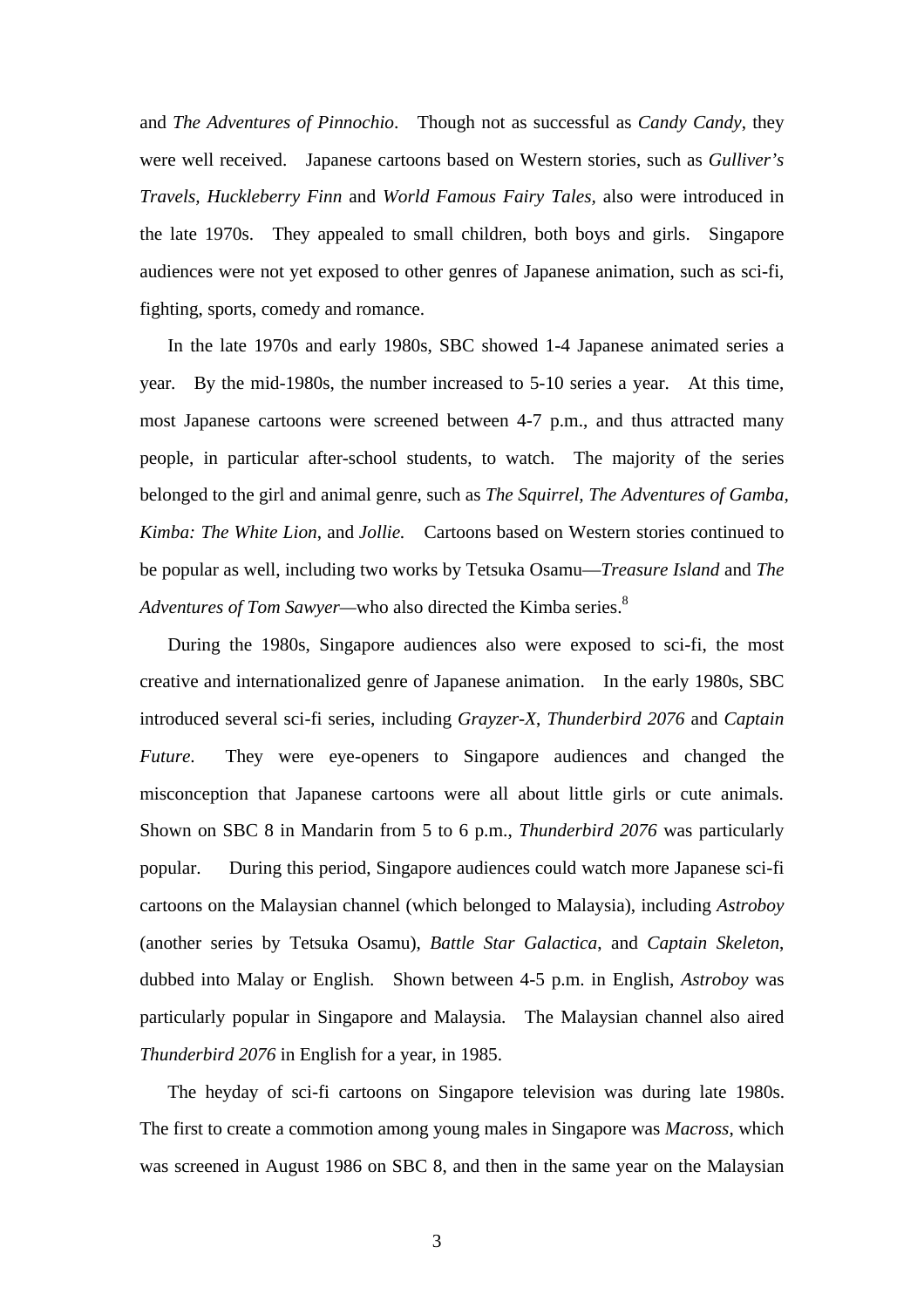channel in English. It was extremely popular among primary and secondary school students, who rushed home to watch this animation and bought *Macross* merchandise, such as stickers and stationery. Comic books based on *Macross* became best-sellers. In 1987, SBC 8 showed two *Macross* sequels and *Astroboy*. Thanks to the popularity of sci-fi, the number of male viewers increased tremendously.

Although Japanese animation became a youth subculture in the late 1980s, they were only second best to most Singaporeans. Western animated series, such as *Garfield, Snoopy and Friends, Tin Tin Adventure, G. I. Joe, Marvel Heroes, Popeye* and *Bugs Bunny*, were more popular and accessible, shown daily on SBC 5, and they were available in video rental shops. In contrast, the number of Japanese series on television was limited and there were no video rental shops which carried them. The only way for Japanese animation fans to further their interest was to read Chinese editions of Japanese comics.

From the 1990s to the present, Japanese television cartoons have become increasingly popular among children and teenagers in Singapore. The Board of Film Censors under the Singapore government also seems to have adopted a more liberal attitude. As a result, more Japanese animated titles have been approved, and Japanese animation on Singapore television has become more diversified. Nowadays, Japanese cartoons are screened daily on TCS 8. As a matter of fact, except a few Chinese and Korean cartoons, almost all cartoons on TCS 8 are Japanese cartoons.

In the 1990s, SBC/TCS has become more open and aggressive in buying different kinds of Japanese animated television series dubbed in Mandarin. *Doraemon* was introduced to Singapore television in December 1992 and became a great success. This humorous, wholesome and imaginative work helps Singaporeans understand more about contemporary Japanese society and culture. Shown on and off on Singapore television in the 1990s, it is one of the most beloved television cartoons in Singapore and has created more spin-offs than any other Japanese animation series.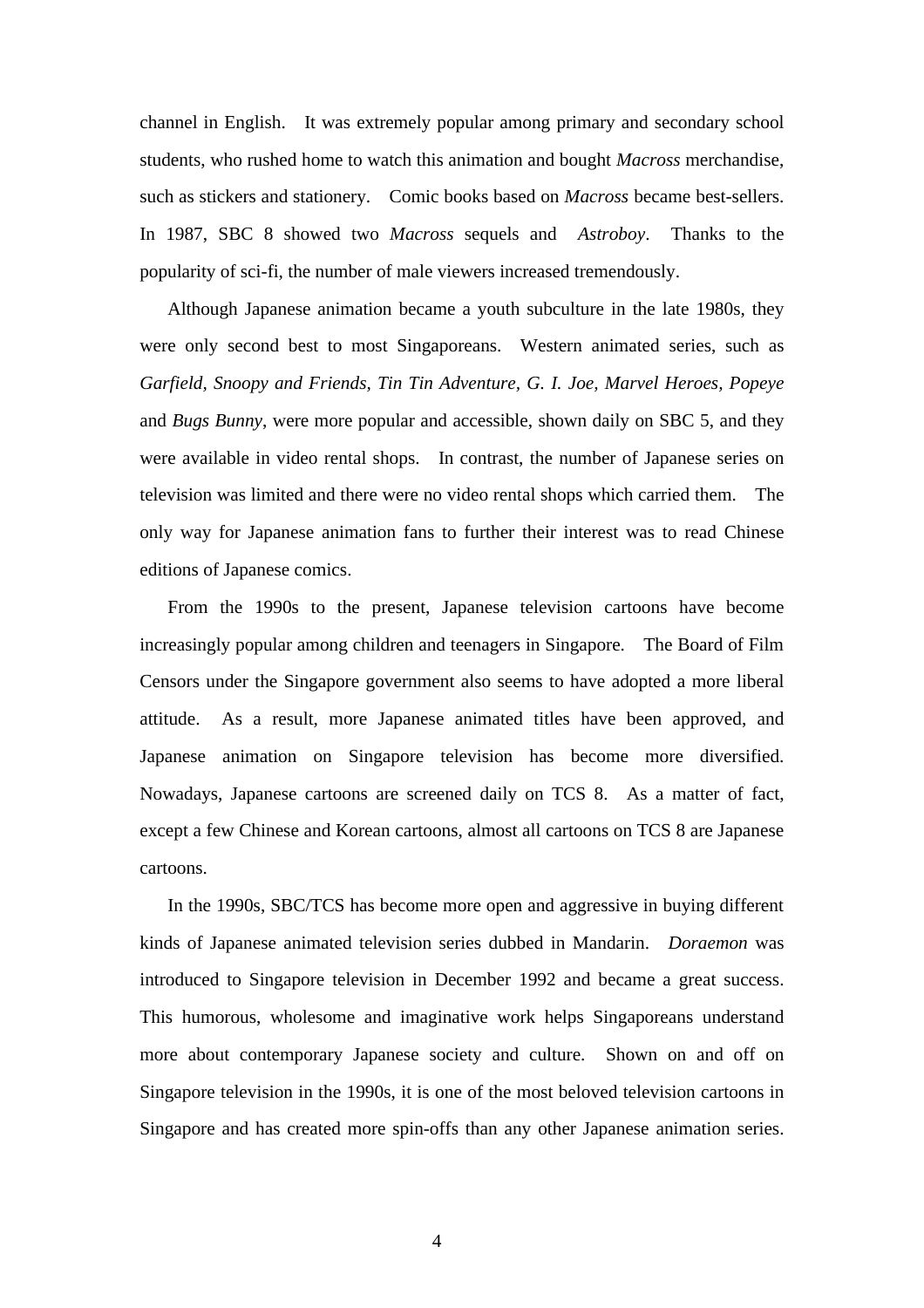*Doraemon* comic books have been translated into different Asian languages and merchandise from the series, authentic or not, is always popular.<sup>9</sup>

A minor breakthrough came in 1994 when SBC showed *Record of the Lodoss War* and *Tenchi Muyo* after midnight. The former is a medieval fantasy with some violence and the latter is a sci-fi for girls which sometimes uses sex for humorous effects. Due to their popularity, SBC decided to buy more Japanese cartoons and to give different genres a try. One might divide the popular television animated series shown in the 1990s and early 2000s into such genres as comedy (e.g., *Doraemon* and *Bow Wow*), action series centered on female characters (e.g., *Ranma 1/2* and *Pretty Soldier Sailormoon*), action series centered on male characters (e.g., *Dragonball*), scifi (e.g., *Patlabor* and *Majin Hero Wataru*) and romance (e.g., *Maison Ikkoku* and *Kimagure Orange Road*).

What kinds of Japanese animation are popular in Singapore? First, television cartoons which have been screened on TCS. e.g., *Dragonball* and *Pretty Soldier Sailormoon*. In Singapore, television has jump-started many forms of Japanese popular culture, such as animation, comics, television drama serials, J-pops and fashion. Most Singaporeans come to know Japanese animation mainly through television. According to TCS source interviewed in 1999, the most popular Japanese cartoon on Singapore television was *Dragonball*. At the peak of its popularity, 7 percent of the entire population or 225,610 persons watched it on TCS 8. In second place were *Pretty Soldier Sailormoon* and *Ranma 1/2*; both had 5 percent of the population, or 161,150 persons, as viewers.<sup>10</sup> Second, animated versions of popular comics. e.g., *Slam Dunk* and *City Hunter.* Although they have never been screened on TCS, their popularity is among the top. They are the hottest items for rental and collection. The exciting and humorous nature of these works is the major factor for their success. Third, works that are popular in Hong Kong and Taiwan. e.g., *Crayon Shinchan* and *Chibimaruko*. Singapore has been indirectly influenced by the boom of Japanese animation in East Asia. Some Singaporeans receive video tapes or VCDs of popular Japanese cartoons from their friends and relatives in Hong Kong and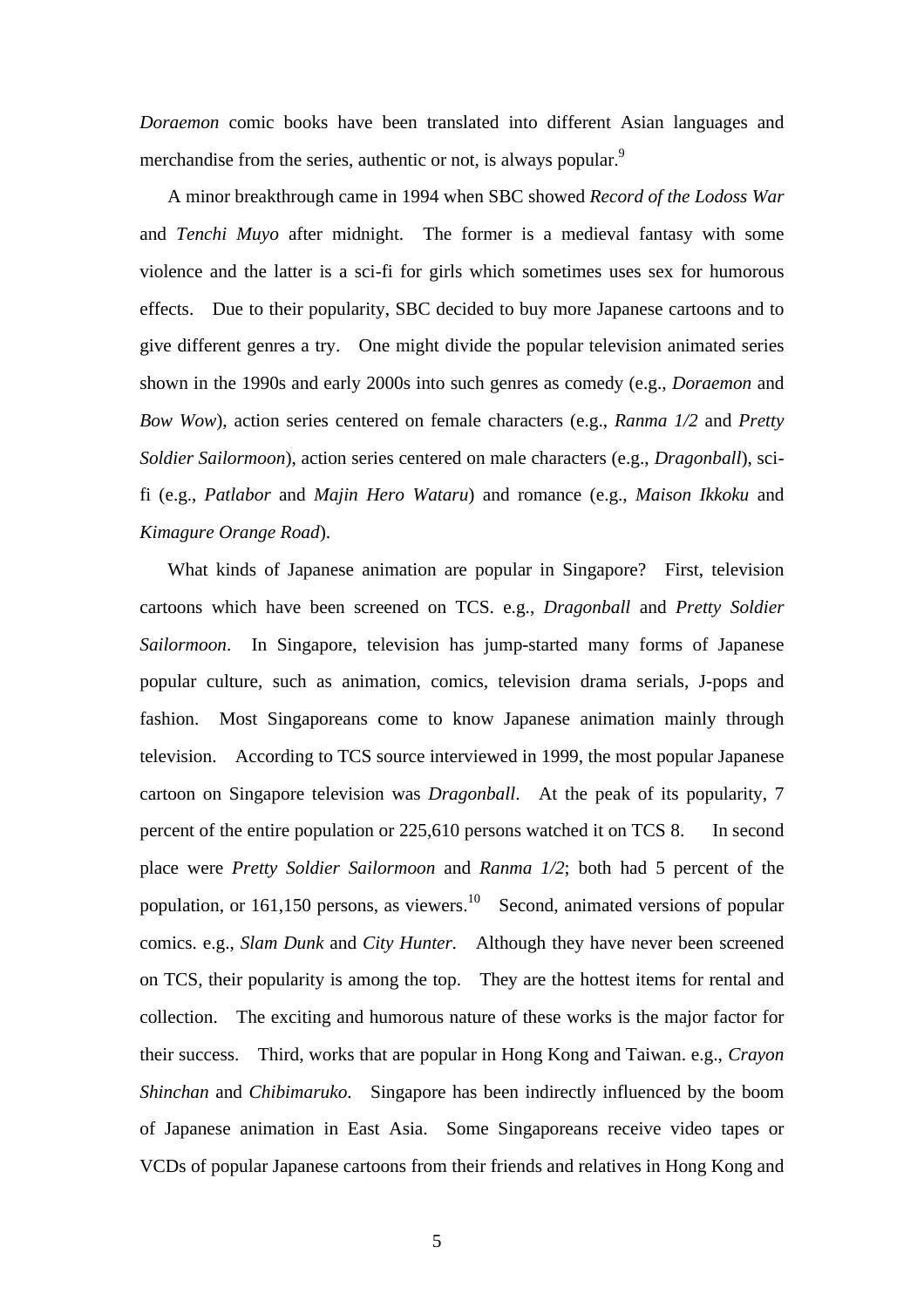Taiwan. Hong Kong and Taiwan-made videos, video compact discs (VCDs), and comic books fill the Singapore market. Fourth, cartoons which have been adapted from popular video games. e.g., *Street Fighters*, *Fatal Fury*, *Rock Man, B-Damen, Digimon* and *Pokemon*. Small children like to watch animation derived from their favorite video games. In particular, *Pokemon* has created a global craze and is extremely popular among small children in Singapore.<sup>11</sup>

Television animated series are much more influential than animated films. Television continues to be the most important agent in popularizing Japanese animation. The majority of young people in Singapore only watch animation on television and seldom in cinemas. So far, more than 150 Japanese television animated series have been screened on TCS, but there are only a few animated films, such as *My Neighbor Totoro*, *Ghost in the Shell* and *Perfect Blue,* which have been shown on television or in cinema in Singapore. Japanese animated films are also featured in international film festivals or animation festivals in Singapore.<sup>12</sup> On TCS 8, occasionally, Japanese animated films are screened in the film hours. *My Neighbor Totoro* is the most well-known Japanese animated film in Singapore, screened several times by TCS and SCV in the 1990s. Except Miyazaki Hayao's works and some sci-fi classics, such as *Akira*, Japanese animated films are relatively unknown in Singapore.

#### **Factors Affecting the Popularity of Japanese Animation**

Among the factors affecting the popularity of Japanese animation in Singapore are programming slots, the range of genres aired, censorship issues and the success of a series in other nations. Another significant factor is the availability of ancillary items, such as videos and VCDs that viewers can use at home.

Air time for Japanese animation on non-cable television channels (SBC/TCS) available in Singapore increased gradually throughout the 1990s. From about 2-4 hours a week in the early 1990s, it grew to about 4-8 hours in the mid-1990s, 8-12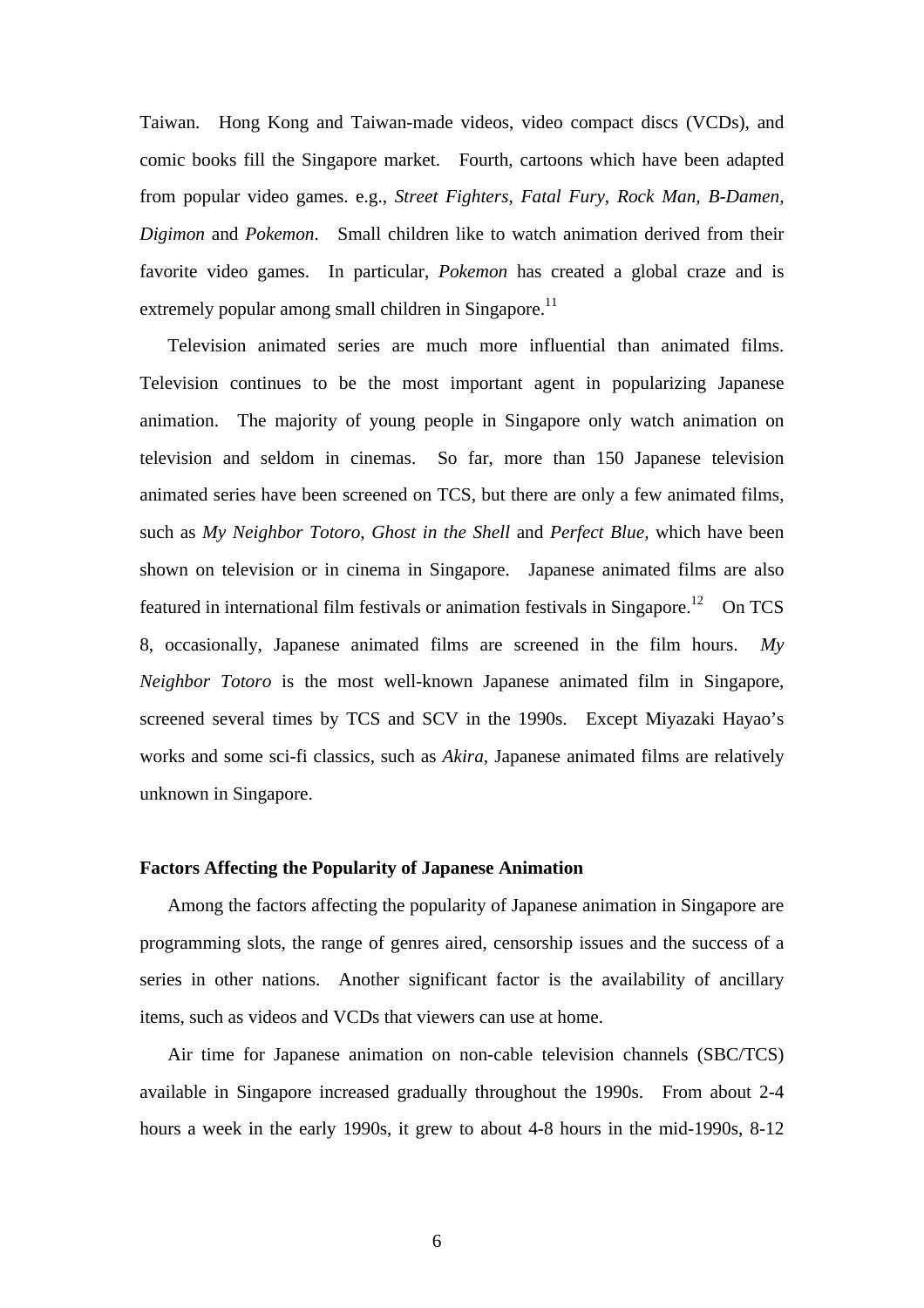hours in the late 1990s, and 12-15 hours in 2000. The following graph shows the hours per week allocated for Japanese cartoons on TCS (SBC) in the 1990s.



Graph 1: Japanese Cartoons on TCS (SBC) in the 1990s

As of February 2001, Singapore non-cable television was showing 25 Japanese cartoons a week (21 on TCS 8 and 5 on Channel Central), which took up 15 hours of programming time.<sup>13</sup> Each cartoon program runs 30 minutes and usually contains one or two episodes.

While there has been a definite increase in the amount off programming, the series have been scheduled at times that are not very convenient for viewing. No Japanese series appear during prime time. On weekdays and Sundays, Japanese cartoons are shown in the wee hours of the morning, between 1:00 a.m. to 5:30 a.m. Except Saturday, when series are screened between 7:00 a.m. to 2:00 p.m., the hours are not good. Only a few die-hard Japanese cartoon fans go to bed late or get up early to watch their favorite cartoons. Predictably, the weak programming slots sometimes have had a negative impact on the popularity of Japanese cartoons. For instance,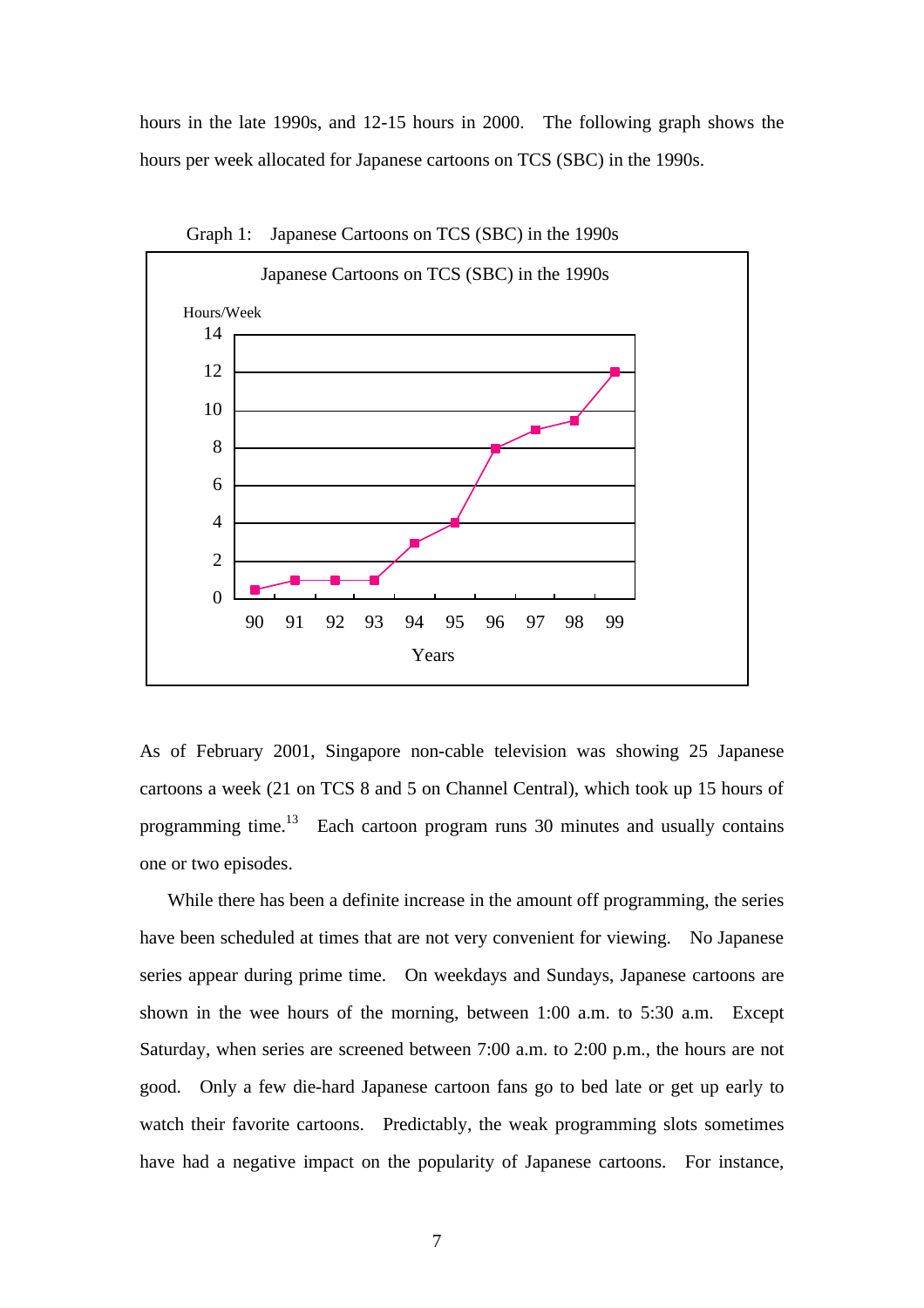*Ranma 1/2* was first aired in early 1997, twice a week at 1:30 a.m. However, it did not become a smash hit until late 1997, when TCS 8 added another time slot on Saturday at 10:30 a.m.

Other programming issues also complicate the success of Japanese animation. TCS sometimes stops the screening of a Japanese animated series after a few episodes without any warning. In recent years, *Hello Kitty, Dirty Pair, Georgie*, *Dr. Slump*, and *The Rose of Versailles* met with this fate. It also changes the time shots for Japanese cartoons too frequently, so viewers do not always know when a series will be airing. Another problem is that TCS repeats Japanese cartoons regularly and most of them have been screened more than once.

TCS chooses Japanese cartoons based on two criteria: popularity and content. A relatively wholesome cartoon that has proven popular in Japan, Hong Kong, Taiwan, China, or the United States will be its top choice.<sup>14</sup> Because of this cautious attitude, Singapore audiences are not able to watch the most recent works. Popular but controversial titles, such as *Crayon Shinchan* and *Dr. Slump*, were not introduced for fear that the Board of Film Censors would disapprove and parents, teachers and social critics would complain.<sup>15</sup>

Language issues also impact the success of Japanese animation to some extent. TCS purchases Japanese television animated series from Japanese distributors who have dubbed them into different foreign languages before distribution. TCS buys mostly the Mandarin version. Channel Central shows several Japanese cartoons on Saturday in English and *Pokemon*, a smash hit in Japan and the United States, is the most popular children program on Channel Central.

Cable television became available in Singapore in June 1995 and subscribers have increased dramatically in recent months. All households in Singapore are cableready and, currently, about twenty percent are subscribers.<sup>16</sup> It seems likely that cable television will play an important role in popularizing Japanese animation in Singapore. Out of the 35 channels offered in the basic package by SCV, two channels— Phoenix from Hong Kong and AXN from Japan— feature Japanese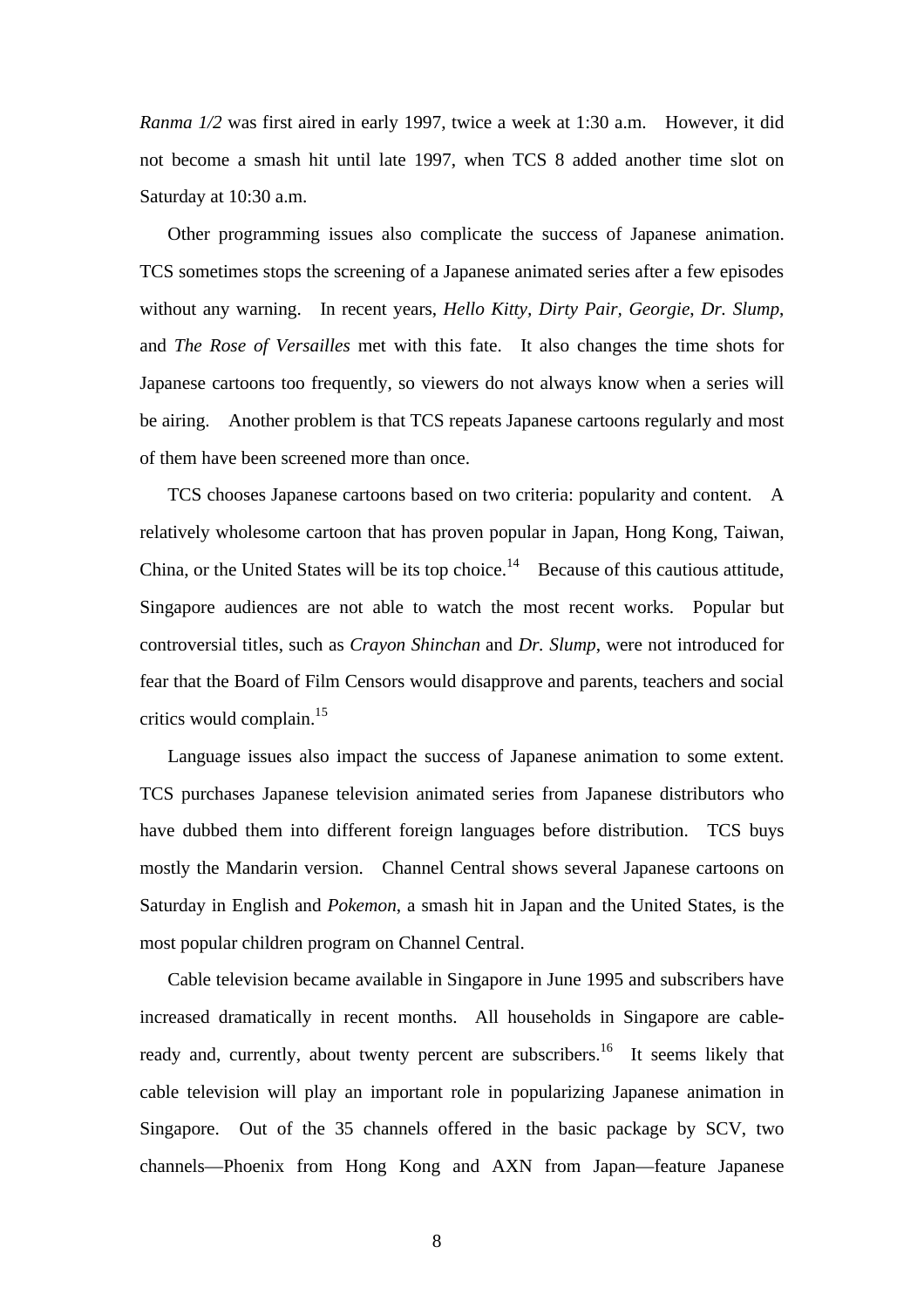cartoons on a daily basis. Phoenix usually shows two Japanese cartoons a day in Mandarin. AXN shows Japanese cartoons in English or in Japanese with English subtitles. It also features a Japanese animated film about every two weeks. On public holidays, AXN shows more Japanese cartoons. It launches a 12-hour Japanese animation marathon once a year to celebrate the Singapore National Day. Some other channels in the basic package also show Japanese cartoons every now and then.

There are more options for Japanese animation fans if they subscribe to the premium package or international plus package for cable television. The Variety Channel features one Japanese cartoon three times a day (Wednesday to Friday) in Mandarin. Before it ended its operation in Singapore in July 1999, JET TV screened many classics, such as *The Adventures of Tom Sawyer* and *Kimba: The White Lion* in Japanese. It introduced NICAM in February 1999 so that Singapore viewers could choose between Japanese and Mandarin in watching Japanese programs.

Besides television, comics are powerful in boosting the popularity of Japanese animation in Singapore. There are hundreds of Japanese comic books available in Singapore and more than two hundred and fifty titles have been published within the country. Comic books usually come to Singapore before their associated television animated series, although most become popular only after the series is broadcast. *Doraemon* and *Ranma 1/2* are such examples.

In the 1990s, video tapes, VCDs and laser discs (LDs) also helped to popularize Japanese cartoons, because local fans could rent or buy them at very affordable prices. Very few video rental shops in Singapore carried Japanese animation in the 1980s, but in the early 1990s, a few comic bookshops began to rent out pirated and uncensored Japanese animation video tapes imported secretly from Hong Kong. One shop, Kara Comics at the Park Lane Shopping Center, purchased Japanese animation video tapes through Hong Kong publishers. Most were popular titles in Hong Kong and were dubbed in Cantonese without subtitles. Because of its success, some shops in the downtown area began to offer a similar rental service. By the mid-1990s, most video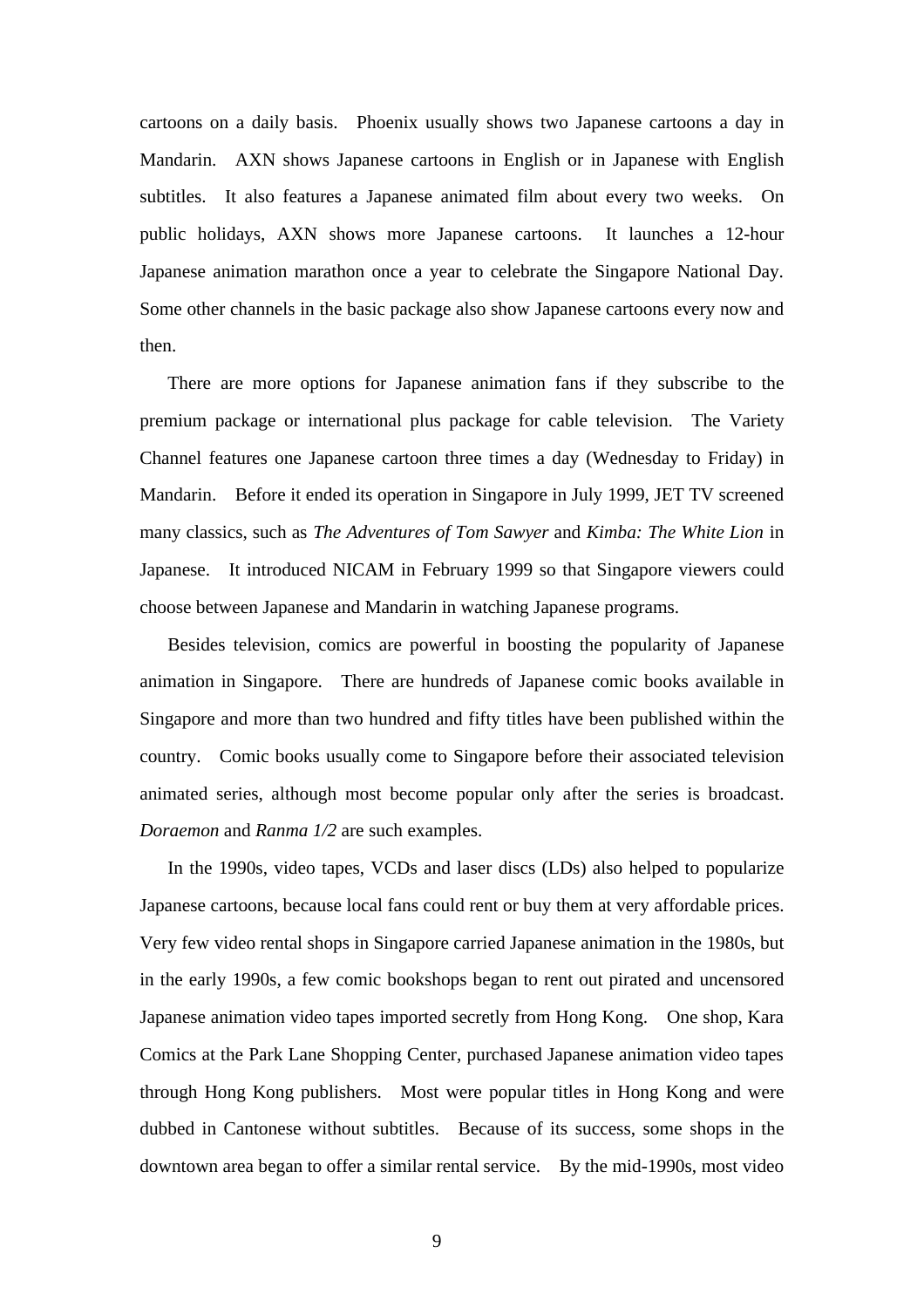shops in Singapore carried numerous Japanese animation tiles in video, LD or VCD form. Popular titles for rental include *Slam Dunk, Dragonball, Macross, Gundam, Lupen III, Nausicca: The Valley of Wind*, and *My Neighbor Totoro.*

VCD is a phenomenal product in the late 1990s and early 2000s in Singapore. Hundred of shops are now selling VCDs. Makeshift vendors are everywhere. Many electric appliance shops and video rental shops also sell VCDs. A large number of VCDs are pirated copies made in Malaysia, Hong Kong, Thailand, China or Taiwan. Hong Kong and Taiwan also make authorized VCDs with license from Japanese companies, but they are rarely produced in Singapore, authorized or pirated. Hong Kong pirated editions, though mostly in Cantonese, are very popular, because they include smash hits, such as *Crayon Shinchan, Chibimaruko*, *Dr. Slump* and *Pokemon*. VCDs made in Malaysia, China and Taiwan are in Mandarin. Because most of these are pirated editions, they are cheap (\$5-10) [All money matters, unless stated otherwise, are in Singapore dollars. 1USD=1.74SD 1GBP=2.55 SD]. However a pirated VCD can be expensive in some cases, in particular when the licensed software is not yet available. For authorized VCDs, the price is about \$10- 20. Some titles, such as *Doraemon*, *Hello Kitty* and *Ikkyûsan,* can be as cheap as three for \$10. If Singaporeans drive 30 minutes to Johor Bahru in Malaysia, they can buy a Japanese cartoon VCD for about SD \$2. Johor Bahru has some titles which are banned in Singapore.

Due to the falling prices and an increase in titles, Singaporeans thus have begun to buy and build their own collections. VCD sets have emerged in the market for collectors, including *Slam Sunk* (\$60 for 50 episodes), *Dragonball* (\$40 for 20 episodes), *Pretty Soldier Sailormoon* (\$40 for 20 episodes), *GTO* (\$50 for 25 episodes) and a collection of Miyazaki Hayao's animated films (\$71 for 8 films). Some shops (such as Vision Animate at Adelphi Shopping Center) sell and rent authorized VCDs made by Hong Kong or Taiwanese companies which have acquired a license from Japan. These authorized VCDs are usually in Japanese with Chinese subtitles. Japanese shops such as Kinokuniya and video rental shops in Takashimaya and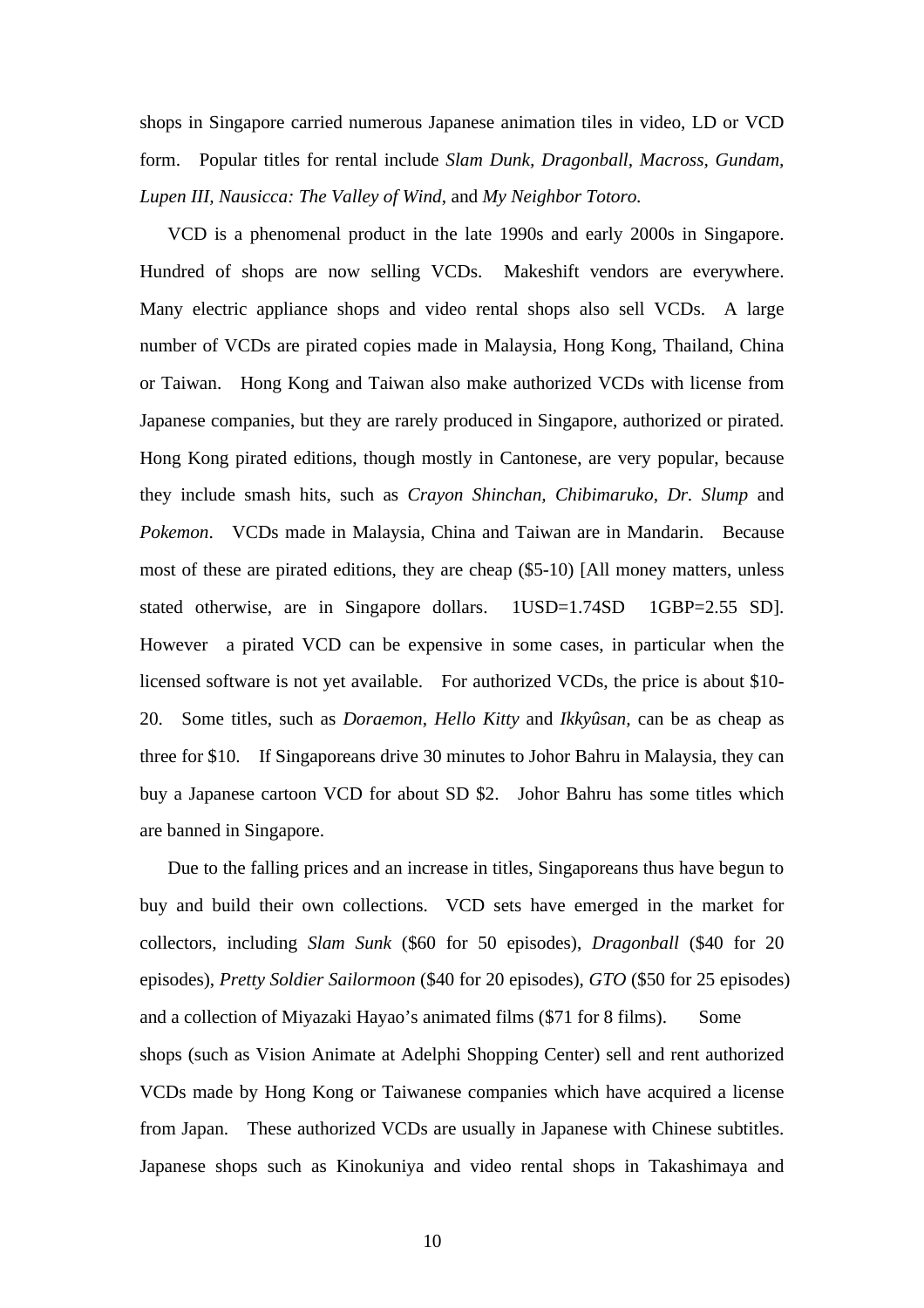Daimaru sell and rent original Japanese videos in Japanese without subtitles. They are expensive and mostly for Japanese expatriates and their families. Only about 10 percent of the customers are Singaporeans.<sup>17</sup> In the United States, hundreds of Japanese animation series, mostly sci-fi, are dubbed in English. Few video rental shops in Singapore buy these video tapes due to high prices. Without English dubbing or subtitles, individuals who do not understand Chinese or Japanese are unlikely to buy or rent Japanese animation.

In the 1990s, some Japanese comics rental shops were turned into video (and VCD) rental shops. A good example is Vision Animate, which rents out authorized videos and VCDs of Japanese animation made in Hong Kong and Taiwan. They are in Japanese with Chinese subtitles.<sup>18</sup> It has more than 200 titles and its collection of sci-fi is excellent. New titles come every two weeks. The hottest rental items include *Gundam, Neon Genesis Evangelion*, *Mobile Suit Gundam,* and *Super Dimension Fortress Macross*. Its web site, which informs customers about the latest and forthcoming titles, has around 1,200 members; most of them are Chinese, between the ages of 16 and 33. About 78 percent are males and 22 percent are females. Males prefer sci-fi (such as *Akira, Blue 6, Macross Dynamic 7*, and *Green 7*), while females prefer comedy and romance (such as *Yuyu hakusho, Fushigi yugi,* and *RayEarth*).

#### **Characteristics, Comparison and Impact**

The characteristics of the Japanese animation culture in Singapore can be summarized from a comparative perspective as follows:

The popularity of Japanese animation in Singapore is booming, but it still has a long way to go. It lags behind mature markets like Taiwan and Hong Kong. The airtime in Hong Kong is about three times more than that in Singapore. Singapore non-cable television only shows 15 hours Japanese animation a week. In Hong Kong, non-cable regular channels (Channel Jade and Channel Asia) show Japanese cartoons about 45 hours a week: Channel Jade shows seven Japanese cartoons daily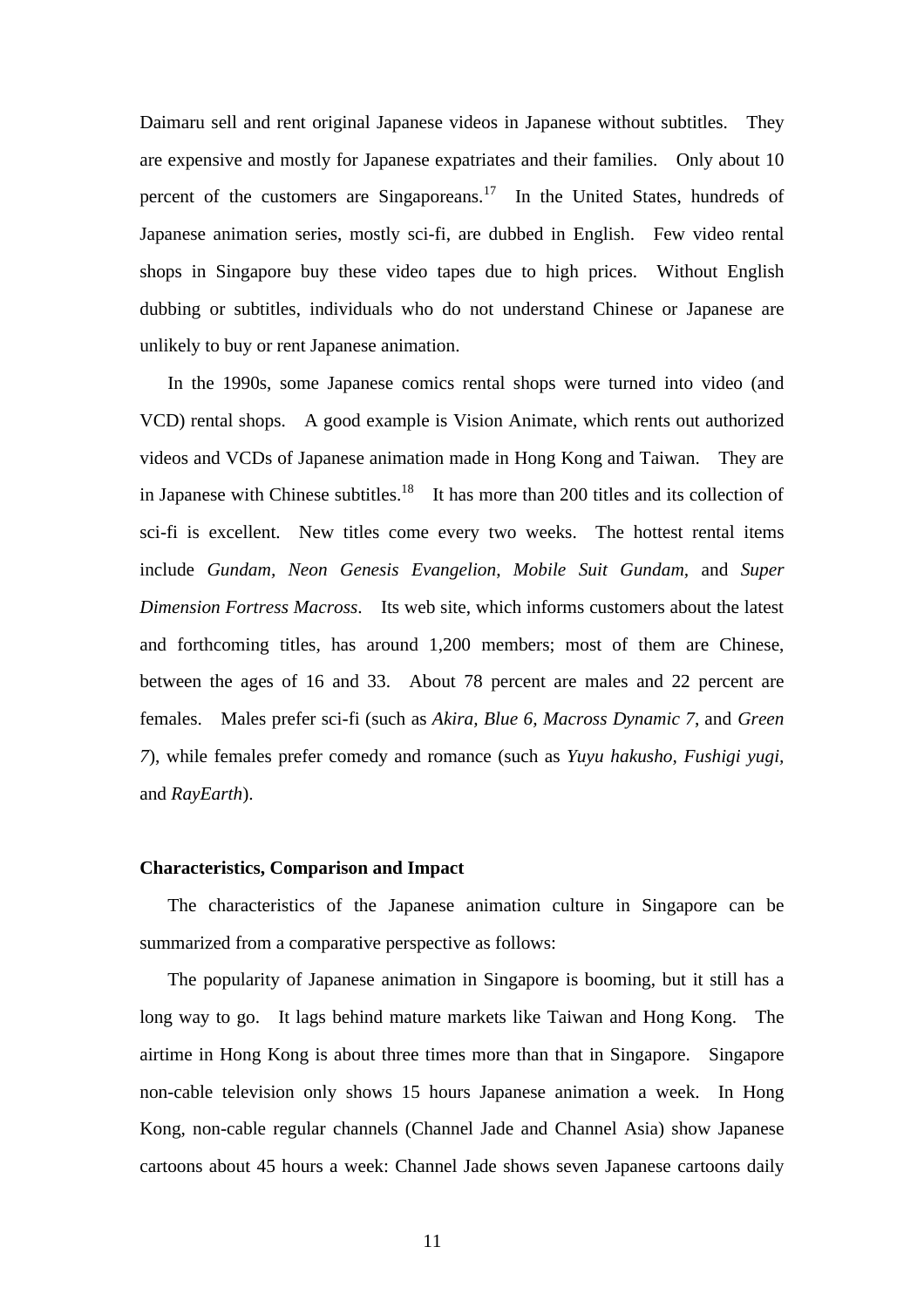and Channel Asia shows five. In Hong Kong, animation is screened between the hours of 9:00 a.m. to 10:30 p.m., not in the early morning hours as is done in Singapore (in Japan, television cartoons are usually screened between 4:00 and 7:00 p.m.). The cable and satellite television in Hong Kong offer more options for Japanese animation than the cable television in Singapore. Likewise, there is also a large number of Japanese cartoons on television in Taiwan. Viewing statistics underscore that Singapore is a lesser-developed market in which Japanese animation has never reached the top 10 on TCS's rankings. On TCS, top programs usually have a viewership of more than 20 percent. In Singapore, the most popular Japanese animation programs only reach 5-7 percent. In Japan, top animated programs have a viewership of more than 20 percent.

In Singapore, television seldom introduces recent works and genres for mature audiences. In Japan, more than a hundred animated series are screened on television a year. Most of Singapore's current television cartoons on TCS have been made a few years ago and have been screened in Taiwan and Hong Kong. TCS wants to introduce those Japanese cartoons which have had a good viewing records in Japan, Taiwan or Hong Kong, and it is not adventurous enough to buy more recent titles. Even in video shops, the number of Japanese animation items is relatively small and few are recent works. In contrast, Hong Kong and Taiwan are very fast in introducing new and hot Japanese animated series on television.

The contents of Japanese animated series are relatively clean due to rigid censorship. The Board of Film Censors screen every Japanese animation. It takes about 1-2 months to screen a title in Japanese animation. An approved title will get a approval sticker on each of its copies sold in the market. This censorship costs about \$1 for each copy in the market. Censorship pays attention to sex, violence, drug abuse, denigration of religion or race.<sup>19</sup> Because of TCS's conservative policy and censorship, many animation titles which contain some degree of sex, violence, scatology, and bad language, are not easily accessible in Singapore.<sup>20</sup> By January 1999, the Board of Film Censors approved 128 titles in Japanese animation. Of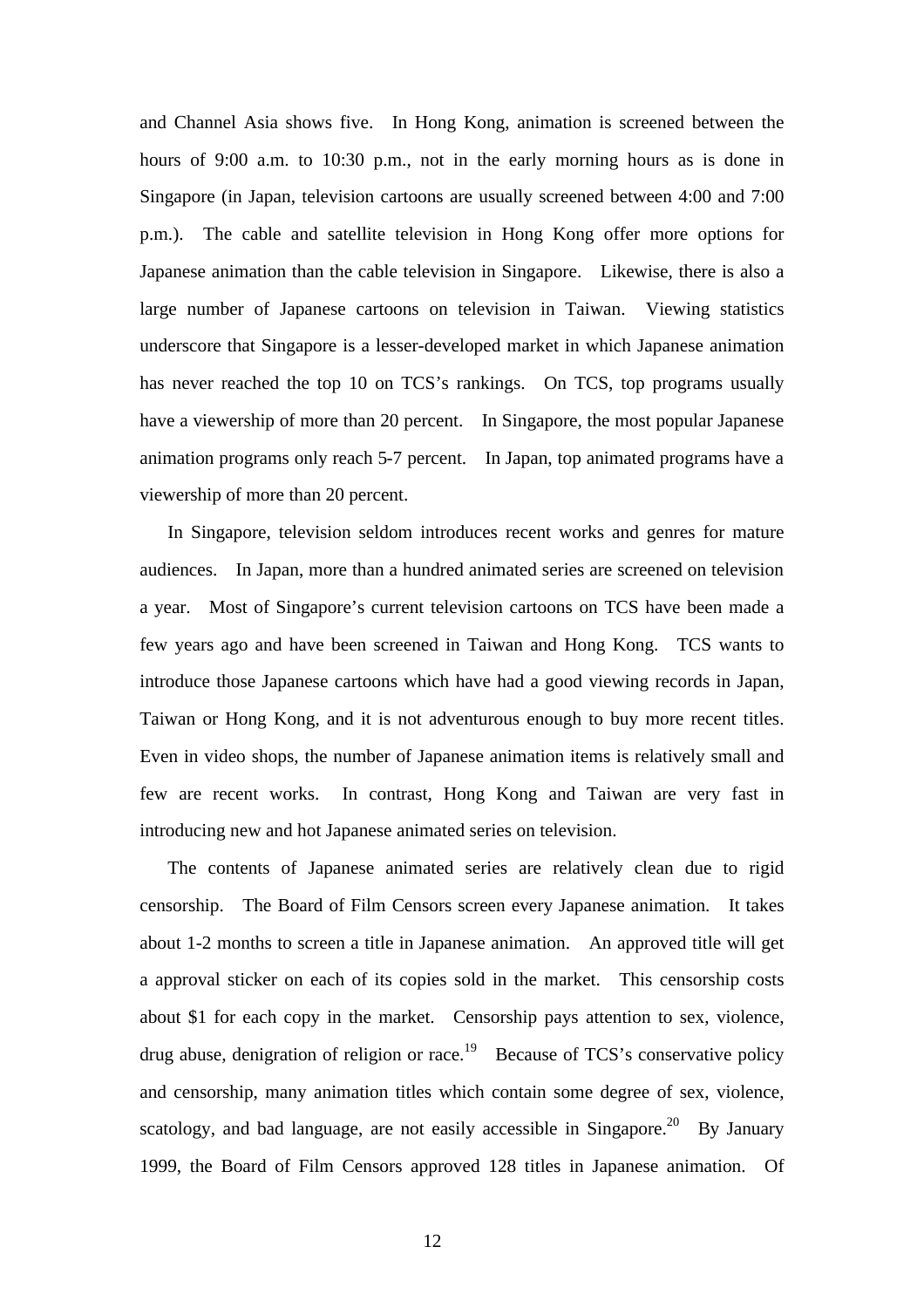course, there is a larger number of Japanese animation software sold illegally in Singapore.

Singapore, like many Asian nations, can understand and appreciate some level of Japaneseness. In terms of the reception of Japanese animation (and other aspects of popular culture as well), more mature the markets are, more they ask for Japanese flavor. Although Singapore is not as mature as Taiwan and Hong Kong in this respect, Singaporeans (especially ethnic Chinese) can enjoy many other genres in Japanese cartoons as long as they can go through the state censorship.

Singapore has no Japanese animation magazines of its own. Most Japanese animation fans do not read animation magazines, and therefore their knowledge of Japanese animation is not up-to-date or comprehensive. For instance, many have not watched classics, like *Black Jack, Yamato Warship*, and *Angel Queen* and modern hits, like *Crying Freeman*, *Section Chief Kôsaku* and *Detective Conan*. There are only a few foreign Japanese animation magazines available in Singapore. The most popular is *A-Club*, a bi-weekly made in Hong Kong. However, only old issues of *A-Club* are imported. A few American (such as *Animerica*) and Japanese magazines (such as *Animage*) can also be found in Singapore. There are Japanese animation clubs and web sites set up by Singaporeans. $21$ 

Watching Japanese animation is chiefly a young males' culture. Animation fans are mostly boys and young men in their teens and early twenties. A considerable number of adults and even middle-age people watch animation in Japan and Hong Kong, but in Singapore, the absolute majority of animation lovers are young people. Adults and middle-age people in Singapore seldom watch Japanese cartoons. Singapore society is relatively conservative and older people tend to see Japanese cartoons as childish and time-wasting. The government and schools seldom use animation. Parents usually discourage their children from watching Japanese cartoons. In addition, Singapore's censorship also screens out most animated works which target more mature viewers.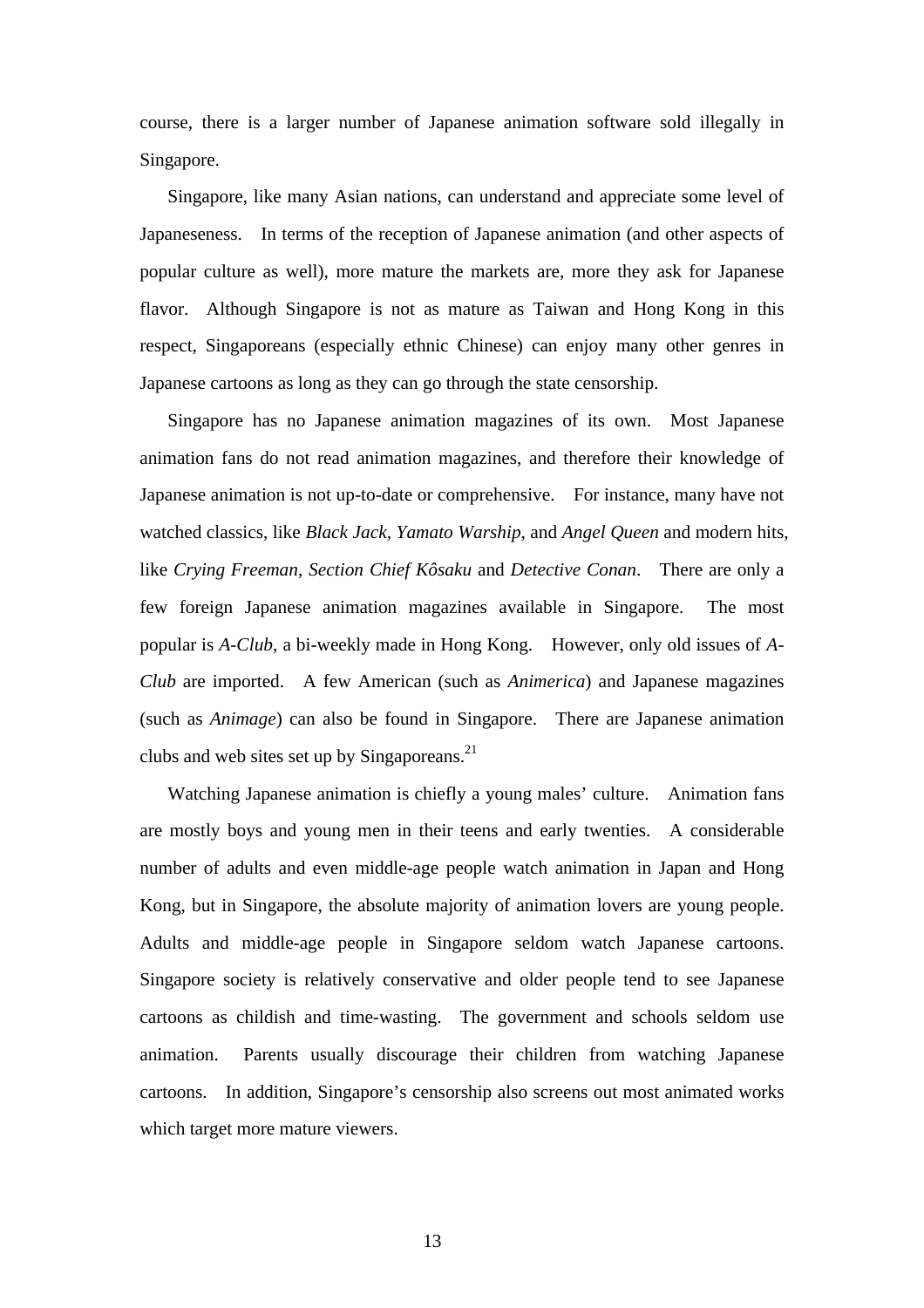The relationship between gender and genre is not very clear. In general, males prefer sci-fi, fighting and sports genres, whereas females prefer romance, animal and humorous pieces. However, the crossover is common, particularly among females. Many adults, men and women, love *Doraemon* which is a work for small children. Many young men watch *Ranma 1/2* which is a work for females. Many young females are crazy about *Slam Dunk* and *Dragonball*, which are both made for young men.

Japanese animation is largely a subculture among Chinese Singaporeans, because very few Japanese animated series (such as *Neon Genesis Evangelion* and *Blue Seed*) have been dubbed in English or carry English subtitles. TCS seems to have established this formula: TCS 8 shows mostly Japanese cartoons, TCS 5 shows exclusively Western cartoons. This makes Japanese animation only popular among Chinese Singaporeans which constitute 77 percent of the Singapore population. Non-Chinese and English-speaking Chinese populations turn to American animation. Things have improved lately when Channel Central added the Saturday morning time slots for Japanese cartoons in English. The similar situation also occurs in comics because most Japanese comic books are only translated into Chinese. Only Chinese Singaporeans can reinforce their interest in Japanese animation by reading their associated comics. Culturally, the Muslim culture embraced by most Malay Singaporeans (about 20 percent of the population) is less congenial to the Japanese animation which contains excessive sex, violence and scatology. Due to cultural differences, it is more difficult for the Malays and Indians to enjoy and understand Japanese animation than the Chinese.

In many ways, Japanese animation represents a popular form of entertainment, consumer culture and youth culture, and its impact on Singapore society and culture is not yet very strong. To a certain extent, Japanese animation, together with other forms of Japanese popular culture, helps to stimulate the consumption of Japanese products and the interest in Japan among young Singaporeans. Through Japanese animation, Singapore viewers come to know more about contemporary Japan,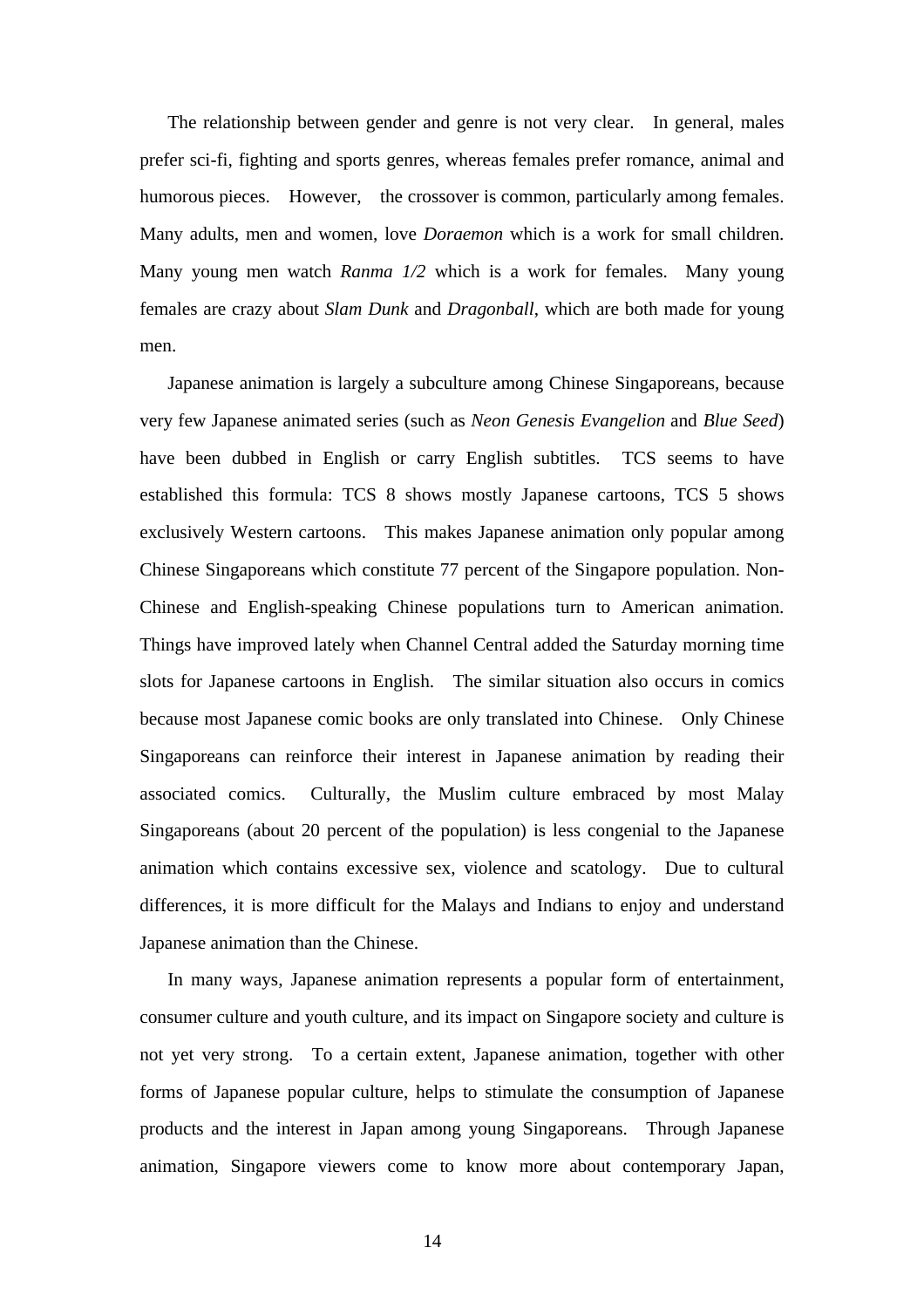although their understanding is usually superficial and stereotyped. More importantly, unlike old-generation Singaporeans who have anti-Japanese sentiments due to their war experiences, young Singaporeans in general are positive about Japan out of their passion for Japanese popular culture.

I, however, do not agree with some politicians, educators and social critics in Southeast Asia who condemn Japanese cartoons as a form of cultural imperialism to promote Japanese merchandise and values.<sup>22</sup> I think Japanese animation is mainly a form of entertainment and commercialism in Singapore and its role in indoctrinating Japanese values and introducing Japanese society and culture is limited. It is not a part of Japan's cultural diplomacy. Neither the Japanese Embassy nor big Japanese corporations is interested in promoting Japanese animation in Singapore. Even Japanese cultural industries pay less attention to the Singapore market.  $2^3$ Singaporeans themselves promote and make use of Japanese animation. For instance, McDonald's, Singapore Airlines and Singtel used Hello Kitty and KFC used Pokemon to promote their products or services in Singapore in 2000.

The impact of Japanese animation on Singapore entertaining industry is not yet very strong. Toei Animation, the largest animation production company in Japan, set up subsidiaries in South Korea, Taiwan and even the Philippines to cut production cost by assigning jobs to artists of these nations.<sup>24</sup> However, Singapore has no Japanese animation subsidiaries for its high costs. Unlike Taiwan or Hong Kong, Singapore has not produced local movies or television dramas based on Japanese animation.

Following the global popularization of Japanese animation, it seems that the popularity of Japanese cartoons will continue to grow. How far can it go depends on a number of factors, such as the number of showings and time slots on television, the importation of television cartoons and videos dubbed in English or with English subtitles, and the attitude of the government, the public and the censorship authorities. Due to differences in racial composition, religion, languages' policy, geographical location and political and cultural climate, it is unlikely that the popularity of Japanese

15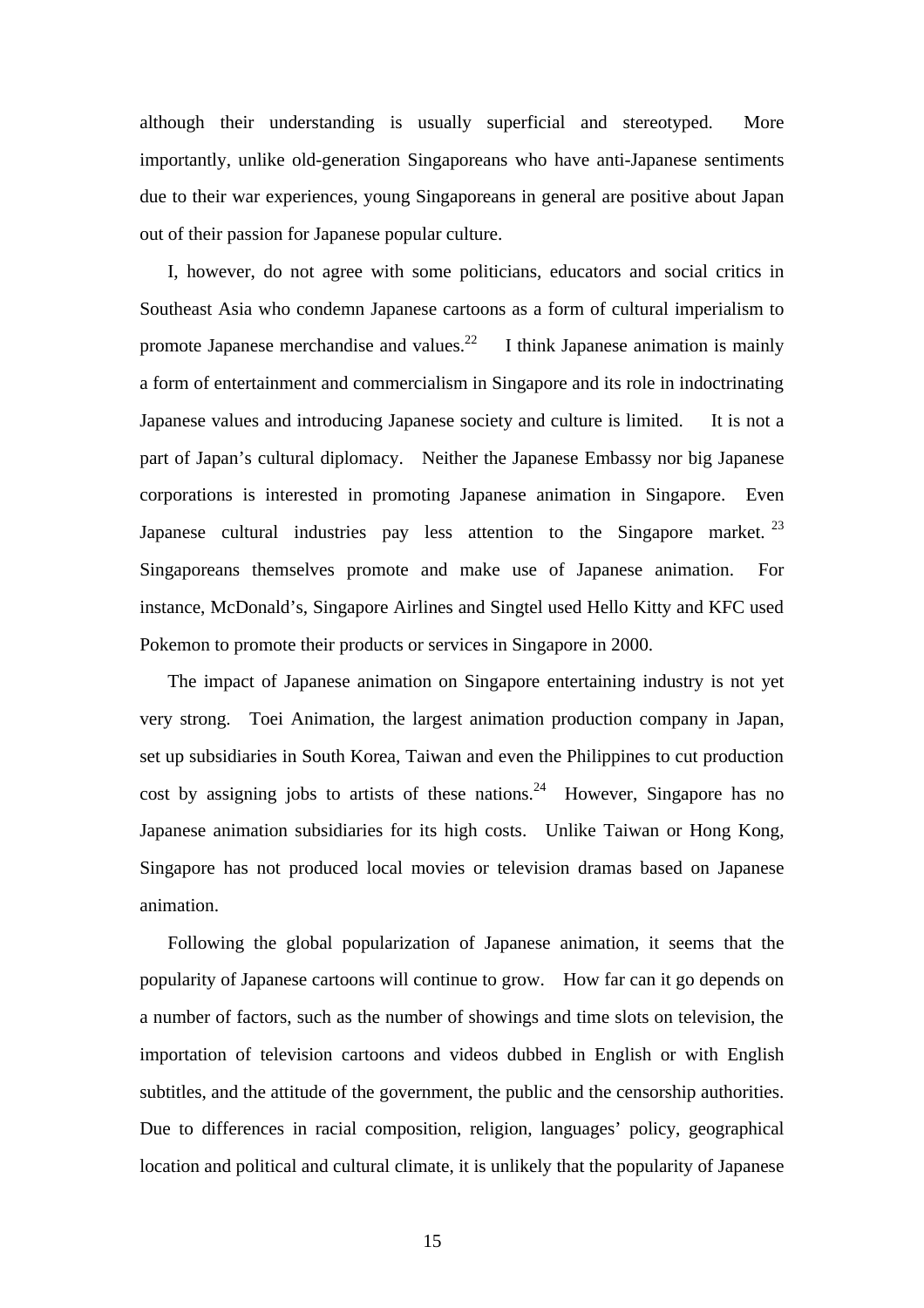animation in Singapore can match that of Hong Kong or Taiwan in the foreseeable future.

\* The author is assistant professor of Japanese studies at the National University of Singapore. He is a cultural and historian working on a book project on Japanese popular culture in Singapore.

## **NOTES**

 $\overline{a}$ 

1 Because of the popularity of Japanese animation (mostly sci-fi) in the United States, the Americans usually refer to Japanese animation as "anime" and to American animation as "animation." Koichi Iwabuchi has identified comics, cartoons, consumer technologies and computer games as the most globalized cultural exports of Japan, explaining that they are 'culturally odorless' and have strong universal appeal. See Koichi Iwabuchi, "Return to Asia? Japan in Asian Audiovisual Market," in Kosaku Yoshino, ed., *Consuming Ethnicity and Nationalism: Asian Experiences* (Honolulu: University of Hawai'i Press, 1999), p. 179, 183.

2 See Arjun Appadurai, *Modernity at Large: Cultural Dimensions of Globalization* (Minneapolis: Minnesota Press, 1996), p. 17, 32.

<sup>3</sup> Representative works include Antonia Levi, *Samurai from Outer Space: Understanding Japanese Animation* (Chicago: Open Court, 1996), Helen McCarthy, *Hayao Miyazaki: Master of Japanese Animation* (Berkeley: Stone Bridge Press, 1999), Trish Ledoux, ed., *Anime Interviews* (San Francisco: Cadence Books, 1997), and John P. Jackson, *Buying and Selling the Souls of Our Children: A Close Look at Pokemon* (Fort Worth: Streams Publications, 2000). American journals, such as *Journal of*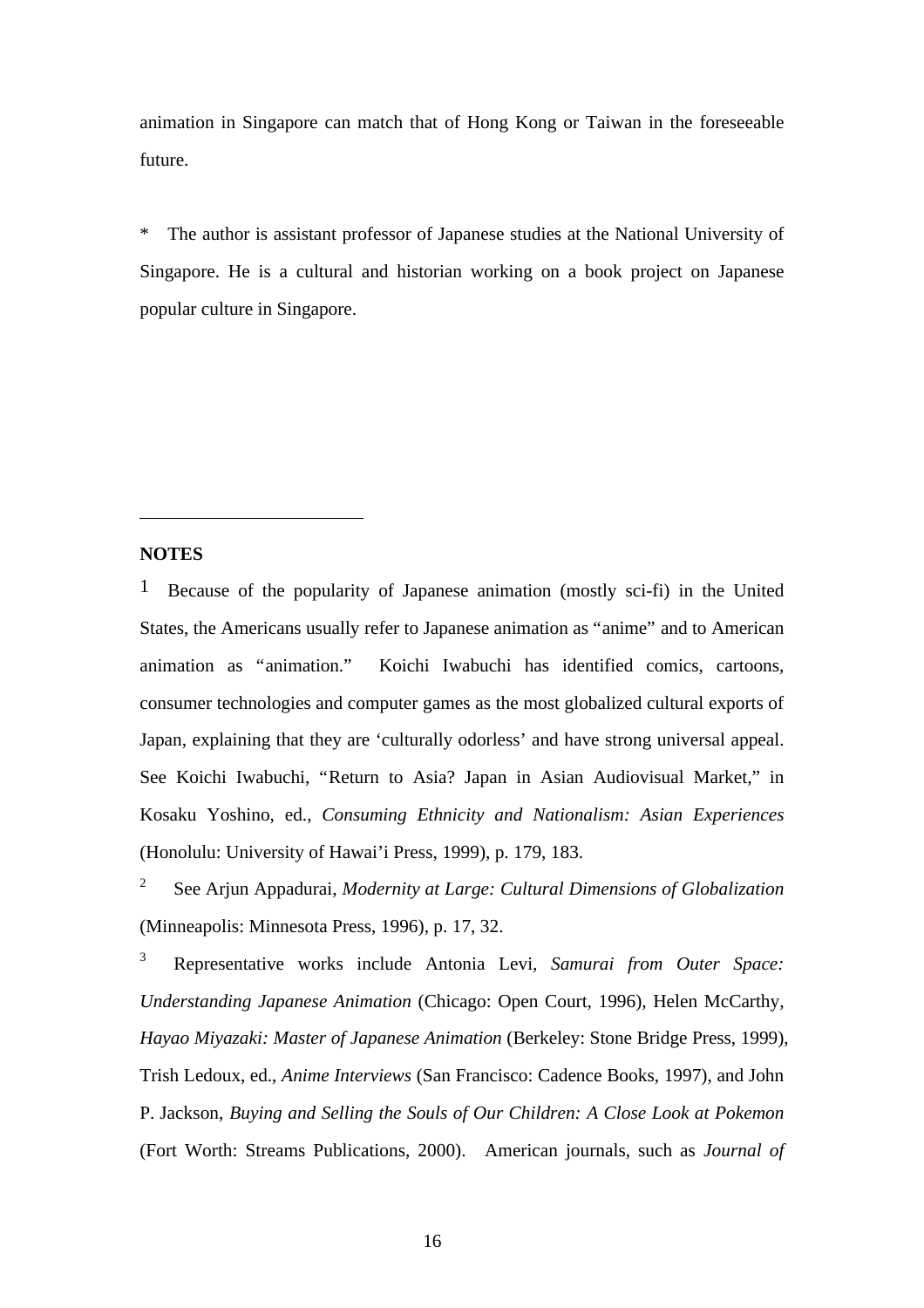*Popular Culture*, *Animation Journal*, *Animerica*, and *Mangajin* have published articles on Japanese animation.

4 For a general overview, see John Lent, "Manga and Anime in Asia," *Anime UK* (May 1995): 8-10. See also Wai-ming Ng, "A Comparison of Japanese Comics in Southeast Asia and East Asia," *International Journal of Comics Arts*, Vol. 2, No. 1 (Summer 2000): 44-56 and "Japanese Comics in Singapore," *Asian Culture*, Vol. 24, (June 2000): 1-14. For the reception of Japanese animation and comics in Indonesia, see Kurasawa Aiko, "Aijia ha Wakon no juyo dekiruka," (Can Asia be Japanized?) in Aoki Tamotsu and Saeki Keishi, eds., *Ajia teki kachi to wa nan ni ka* (What is Asian Value?) (Tokyo: TBS Buritanka, 1998), pp. 180-181.

5 Singapore television consists of two systems: non-cable and cable. There are two companies in the non-cable television business: Television Corporation of Singapore (TCS) and Singapore Television Twelve. The former is the largest and the most popular television network in Singapore which owns a Mandarin channel (TCS 8) and an English channel (TCS 5), where as the latter runs a Malay and Indian channel (Suria) and a milti-cultural channel (Central). Non-cable television is managed by Singapore CableVision (SCV). Television Corporation of Singapore, Singapore Television Twelve and Singapore CableVision are all semi-government organizations and all television programs are subject to strict government's censorship.

6 In early years, the Singapore government used television to build national identity and public morals. Cartoons were under the category of children's program. See Erhard U. Heidt, *Mass Media, Cultural Tradition, and National Identity: The Case of Singapore and Its Television Programmes* (Saarbrücken: Verlag Breitenbach Publishers, 1987), pp. 160-163, 170-172, 196-197.

7 For a discussion of Japanese animation classics in the United States and Europe in the 1970s, see Luca Raffaelli, "Disney, Warner Bros. and Japanese Animation," in Jayne Pilling, ed., *A Reader in Animation Studies* (London: John Libbey, 1997), pp. 124-131.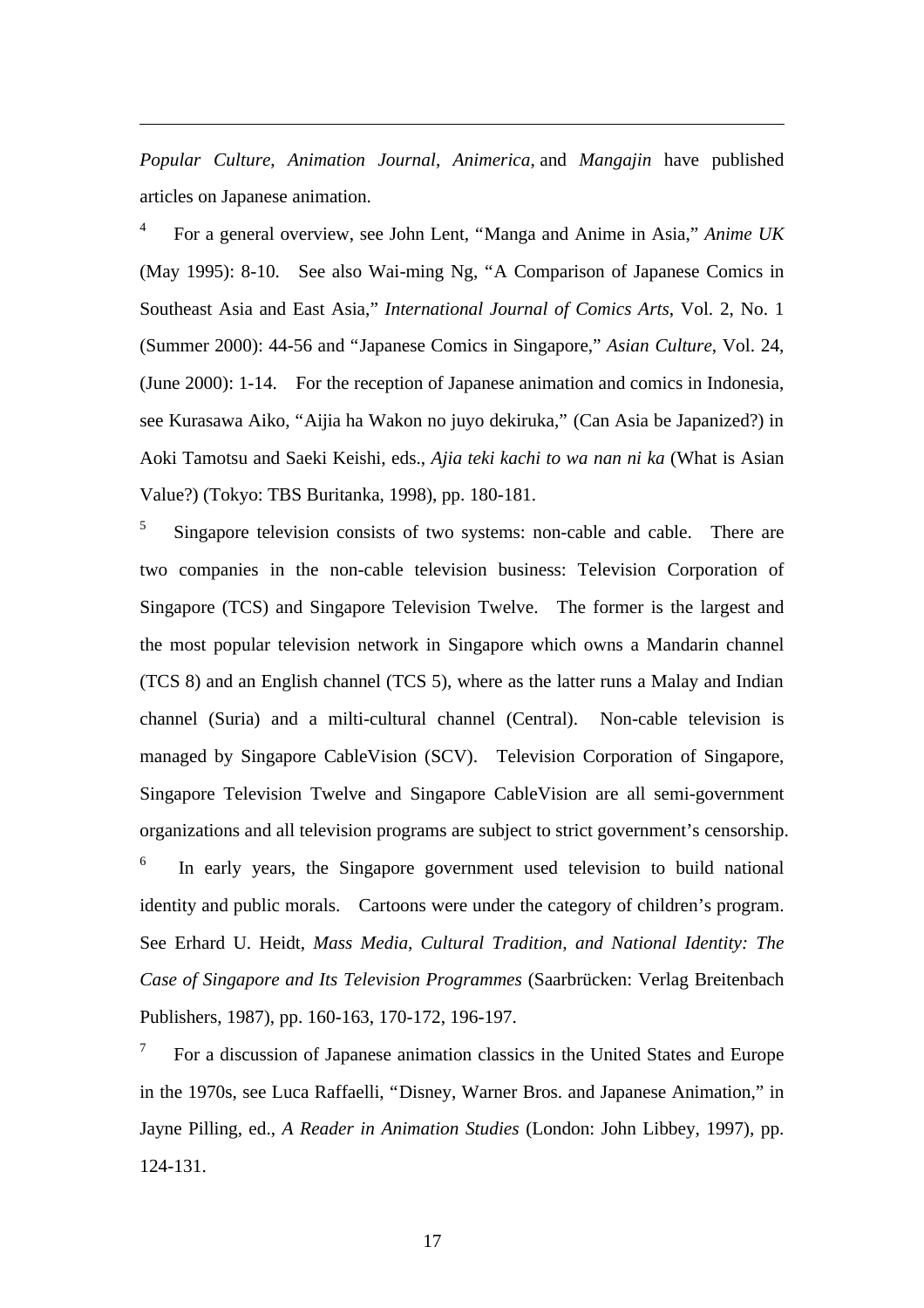8 For a brief discussion of Japanese cartoons on Singapore television in the mid-1980s, see Erhard U. Heidt, *Mass Media, Cultural Tradition, and National Identity: The Case of Singapore and Its Television Programmes*, pp. 197-200.

9 For an account of the popularity of *Doraemon* in Indonesia and the world, see Saya Shiraishi, "Japan's Soft Power: *Doraemon* Goes Overseas," in Peter Katzenstein and Takashi Shiraishi, eds., *Network Power: Japan and Asia* (Ithaca: Cornell University Press, 1997), pp. 234-273. *Doraemon* is also extremely popular in Malaysia where its animated series is shown at prime time. See Wendy Smith, "Japanese Cultural Image in Malaysia," in K. S. Jomo, ed., *Japan and Malaysian Development: In the Shadow of the Rising Sun* (London: Routledge, 1994), p. 349.

 $10$  Data provided by Ms Ivy Teo, Corporate Communications and Relations Executive of TCS, during an interview on 18 January 1999. Recently, Japanese television drama serials have become more popular than Japanese cartoons on Singapore television. Most Japanese drama serials screened in 2000 and 2001 have double-digital ratings.

<sup>11</sup> *Pokemon* has been the most popular title for video rental in Japan in recent years. In 1998, nine out of top ten video rental are *Pokemon* videos. See *Animage*, February 1999 (Tokyo: Tokuma shoten), p. 98. *Pokemon* has become one of the most popular television cartoons in the United States in 1999. For its impact in the United States, see John P. Jackson, *Buying and Selling the Souls of Our Children: A Close Look at Pokemon*.

<sup>12</sup> For instance, Japanese animated films are featured in Japanese Film Festival organized by the Japanese Embassy in Singapore in September annually. In 1997, *Tombstone for Fireflies*, and in 1998, *Galaxy Express 999*, *Barefoot Gen*, *Barefoot Gen* 2, and *Space Firebird*, were shown to Singaporeans for free. In 1999, Ôtomo Katsuhiro's *Spriggan* was featured in Singapore's International Film Festival and received overwhelming response. Temasek Polytechnic also organizes animation festival once a year. In June 2000, it held a large-scale 'Singapore Animation Fiesta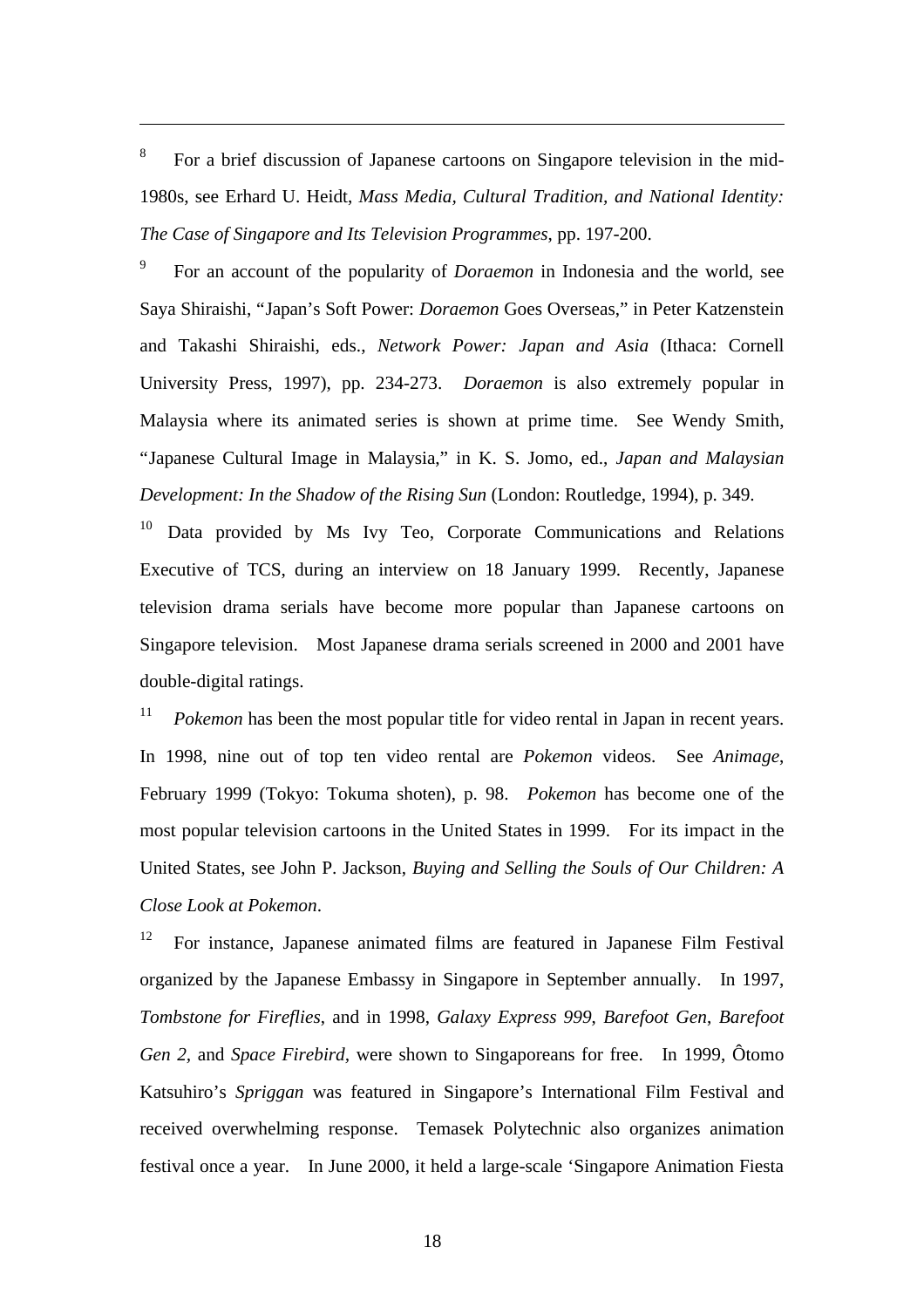2000' (sponsored by organizations including Toei Animation Philippines and Animation Kobe) in which animated films were featured and forums and workshops were organized.

<sup>13</sup> Channel Central shows cultural programs, Malay/Indian programs and children's programs.

 $14$  This information about TCS's criteria in purchasing Japanese cartoon programs was acquired through an interview with Ms Lee Soo Hwee, the program executive of TCS, on 5 March 1998.

<sup>15</sup> *Dr. Slump* was shown on TCS 8 but was discontinued after a few episodes because of complaints from parents.

<sup>16</sup> It was 18.7 percent in early 1999. See "For a New Concept, Cable television has done well," *Straits Times*, February 1999, p. 26. In Hong Kong, 24 percent of households are cable TV subscribers.

 $17$  We conducted an interview with the manager of the Constant Video Pte Ltd. at the Takashimaya Shopping Center on 4 January 1999. According to the manager, the shop has nearly 30,000 registered members and about 10 percent are Singaporeans (mostly Chinese). All video tapes are directly imported from Japan and take approximately two months to go through the Board of Film Censors. The shop attempted to lure more local customers by reducing the rental fee by 20 percent in 1997.

<sup>18</sup> These data were provided by Mr. Mark J. Y. Leong, Marketing Executive of Vision Animate, on 11 January 1999. Vision Animate opened another shop in June 2000 and has begun to sell animated-related products, such as models and posters.

<sup>19</sup> *Singapore 2000* (Singapore: Ministry of Information and the Arts, 2000), pp. 309-310.

<sup>20</sup> In 1997, the Broad of Film Censors banned 387 videos and 19 films. See *Singapore 1998* (Singapore: Ministry of Information and the Arts, 1998), p. 271. Few titles are Japanese animation, because local television stations, video rental shops